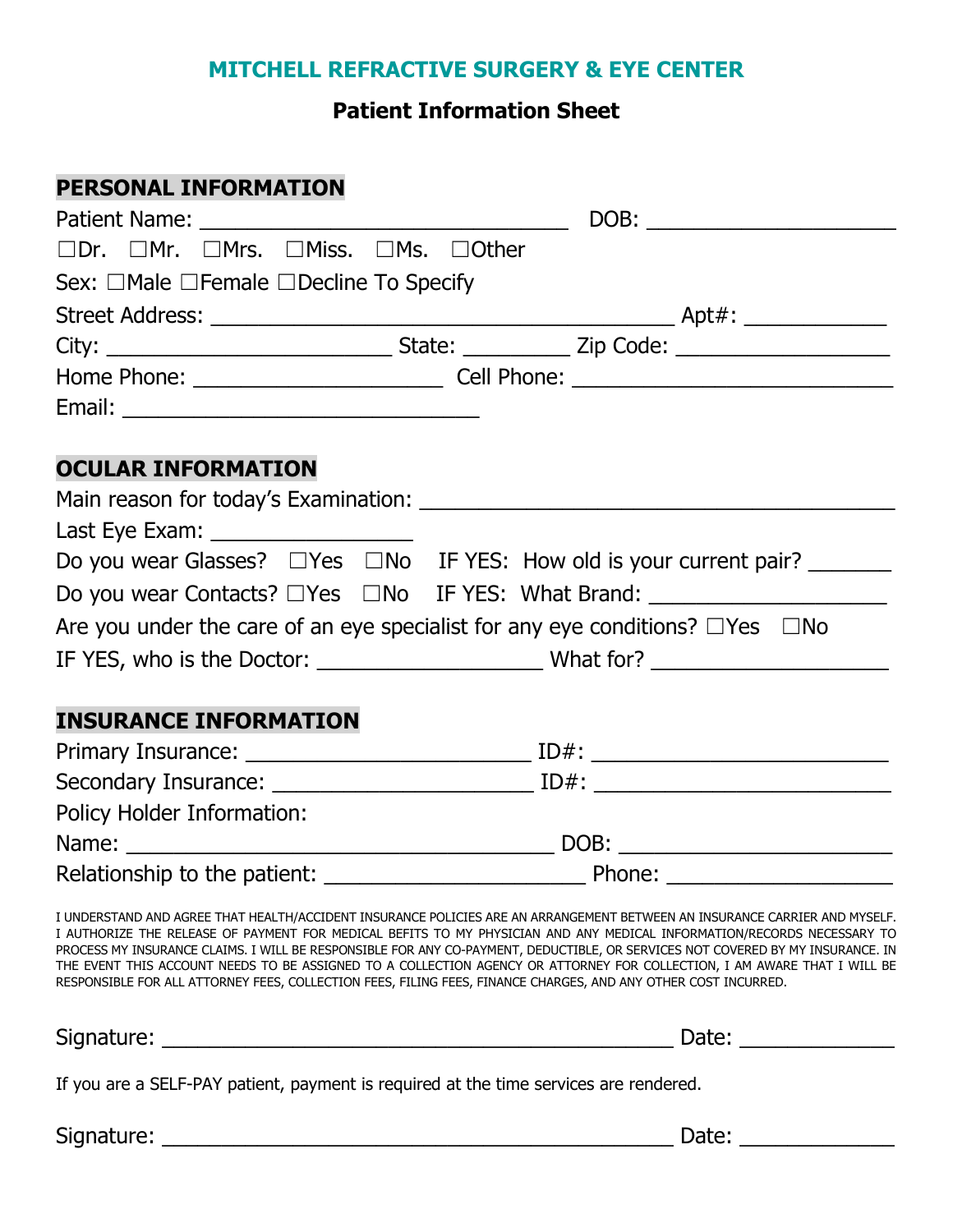# **Mitchell Refractive Surgery & Eye Center**

**Alan L. Mitchell, M.D., P.A.**

#### **PATIENT NAME:**

Due to Health Insurance Portability and Accountability Act (HIPAA) of 1996, the following information must be filled out by each patient annually.

#### **MARITAL STATUS (Circle One):** Single/Married/Divorced/Widow(er)

**ETHNIC GROUP (Circle One):** Hispanic or Latino/ Not Hispanic or Latino/ Decline to Answer **RACE (Circle One):** Black or African American/White/Asian American Indian or Alaska Native/Other

I authorize Alan L. Mitchell, M.D., P.A., to release any of my medical or insurance information necessary to process my medical claims and coordinate or manage my health care.

In the event a family member or caregiver attends office visits and is in the room with me, I give Dr. Alan L Mitchell and employees my permission to discuss freely, my condition, treatment, or diagnosis with that person.⃝**YES** ⃝**NO**

## **Please select PREFERRED contact number:** ⃝**Home Phone: (\_\_\_\_\_\_\_) \_\_\_\_\_\_\_\_\_\_\_\_\_\_\_\_\_\_\_\_\_\_\_\_\_\_\_\_ May we leave a message? YES/NO** ⃝**Work Phone: : (\_\_\_\_\_\_\_) \_\_\_\_\_\_\_\_\_\_\_\_\_\_\_\_\_\_\_\_\_\_\_\_\_\_\_ May we leave a message? YES/NO** ⃝**Cell Phone: : (\_\_\_\_\_\_\_) \_\_\_\_\_\_\_\_\_\_\_\_\_\_\_\_\_\_\_\_\_\_\_\_\_\_\_\_ May we leave a message? YES/NO Would you like to receive Appointment confirmations via TEXT MESSAGES? YES/ NO Email: \_\_\_\_\_\_\_\_\_\_\_\_\_\_\_\_\_\_\_\_\_\_\_\_\_\_\_\_\_\_\_\_\_\_\_\_\_\_\_\_\_\_ By giving us your email address, you are giving us permission to contact you in that matter for appointments, offers, and clinical news (NO SPAM) Primary Care Physician:** \_\_\_\_\_\_\_\_\_\_\_\_\_\_\_\_\_\_\_\_\_\_\_\_\_\_\_\_\_\_\_\_\_\_ Phone: (\_\_\_\_\_\_\_) \_\_\_\_\_\_\_\_\_\_\_\_\_\_\_\_\_\_\_\_\_\_\_\_\_\_ **Pharmacy:** \_\_\_\_\_\_\_\_\_\_\_\_\_\_\_\_\_\_\_\_\_\_\_\_\_\_ Phone: (\_\_\_\_\_\_\_) \_\_\_\_\_\_\_\_\_\_\_\_\_\_\_\_\_\_ Crossroads: \_\_\_\_\_\_\_\_\_\_\_\_\_\_\_\_\_\_ **PRIVACY (HIPAA) INFORMATION: \*Emergency Contact:** \_\_\_\_\_\_\_\_\_\_\_\_\_\_\_\_\_\_\_\_\_\_\_\_\_ Relationship: \_\_\_\_\_\_\_\_\_\_\_\_\_\_ Phone:( \_\_\_\_\_) \_\_\_\_\_\_\_\_\_\_\_\_\_\_ **With whom may we discuss or release information about your care, treatment, or diagnosis? SAME AS EMERGENCY CONTACT:** ⃝**YES** ⃝**NO Additional Persons:** Name: \_\_\_\_\_\_\_\_\_\_\_\_\_\_\_\_\_\_\_\_\_\_\_\_\_\_\_\_\_\_\_\_\_ Relationship: \_\_\_\_\_\_\_\_\_\_\_\_\_\_\_ Phone:( \_\_\_\_\_) \_\_\_\_\_\_\_\_\_\_\_\_\_\_\_\_\_\_ Name: \_\_\_\_\_\_\_\_\_\_\_\_\_\_\_\_\_\_\_\_\_\_\_\_\_\_\_\_\_\_\_\_\_ Relationship: \_\_\_\_\_\_\_\_\_\_\_\_\_\_\_ Phone:( \_\_\_\_\_) \_\_\_\_\_\_\_\_\_\_\_\_\_\_\_\_\_\_

**CANCELLATION/NO-SHOW POLICY-** Cancellations are requested 24-hours prior to your appointment. There will be a \$30 charge for all cancelled appointments less than 24-hours and a \$50 charge for No-Showed appointments. Excessive abuse of scheduled appointments may result in discharge from the practice.

**TREATMENT OF STAFF -** We take great pride in assisting our patients and providing exceptional patient care. If you or anyone representing you act in an abusive manner to a staff member or a Physician, you may be asked to leave and/or be discharged from the practice. We have a zero-tolerance policy for the mistreatment of our staff and Physicians so please be mindful of your behavior.

**Signature: \_\_\_\_\_\_\_\_\_\_\_\_\_\_\_\_\_\_\_\_\_\_\_\_\_\_\_\_\_\_\_\_\_\_\_\_\_\_\_\_\_\_\_ Date: \_\_\_\_\_\_\_\_\_\_\_\_\_\_\_\_\_**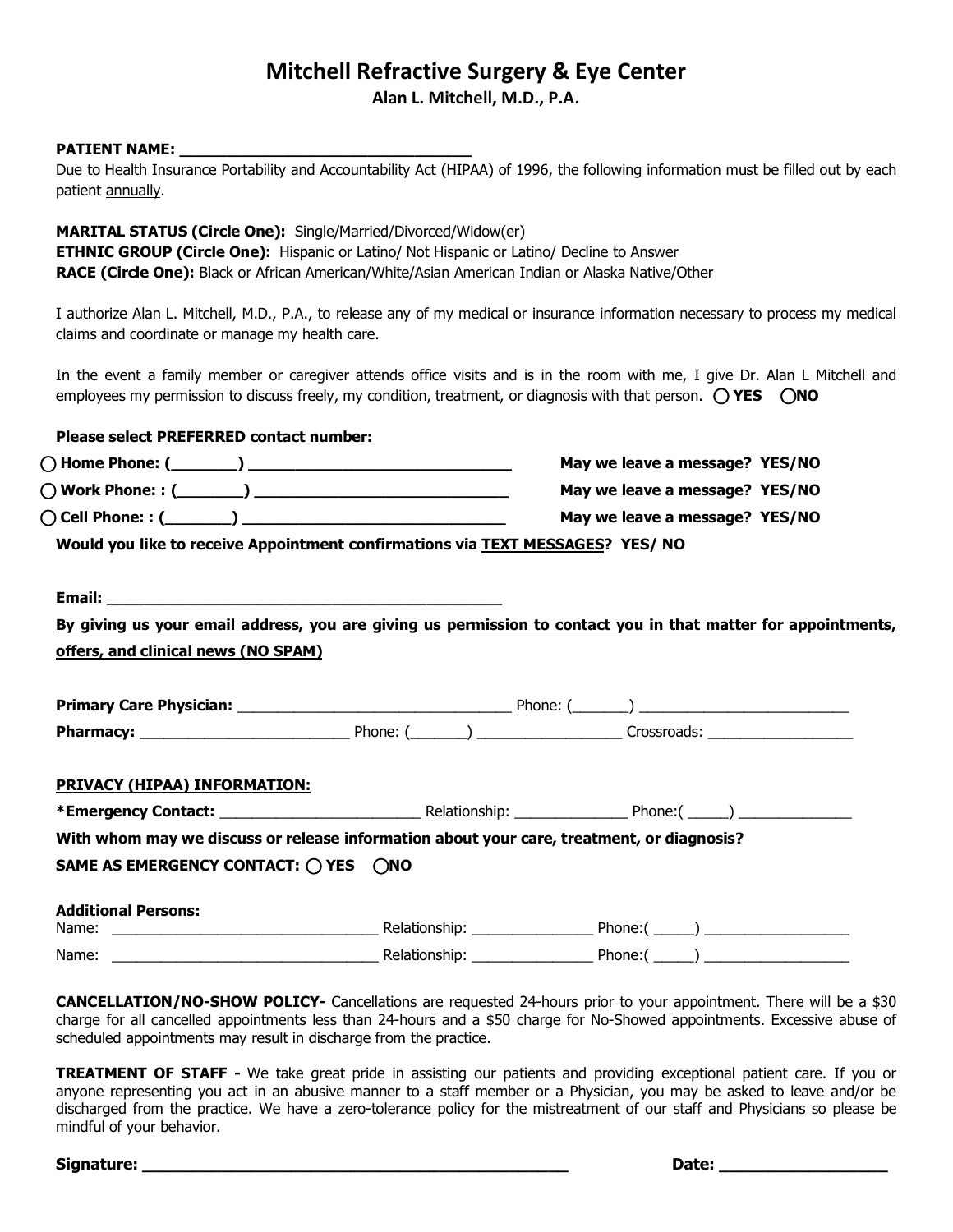#### **MEDICAL HISTORY QUESTIONNAIRE**

| <b>Name:</b><br><u> 2000 - Johann Amerikaanse kommunister († 2000)</u> |                                                                                               |                                  |
|------------------------------------------------------------------------|-----------------------------------------------------------------------------------------------|----------------------------------|
|                                                                        |                                                                                               |                                  |
|                                                                        | R= RIGHT, L= LEFT, B= BILATERAL                                                               |                                  |
|                                                                        | Past Medical History: (please circle all that apply and provide the Diagnosis Date)           |                                  |
| Anxiety                                                                | Depression                                                                                    | Hypothyroidism                   |
| <b>Arthritis</b>                                                       | Diabetes Type 2                                                                               | Leukemia                         |
| Artificial joints                                                      | Diabetes with Insulin                                                                         | Lung Cancer                      |
| Asthma                                                                 | End Stage Renal Disease                                                                       | Lymphoma                         |
| Atrial fibrillation                                                    | <b>GERD</b>                                                                                   | Pacemaker                        |
| <b>BPH</b>                                                             | <b>Hearing Loss</b>                                                                           | <b>Prostate Cancer</b>           |
| <b>Bone Marrow Transplantation</b>                                     | <b>Hepatitis</b>                                                                              | <b>Radiation Treatment</b>       |
| <b>Breast Cancer</b>                                                   | Hypertension                                                                                  | <b>Seizures</b>                  |
| <b>Colon Cancer</b>                                                    | <b>HIV/AIDS</b>                                                                               | <b>Stroke</b>                    |
| <b>COPD</b>                                                            | Hypercholesterolemia                                                                          | Valve Replacement                |
| Coronary Artery Disease                                                | Hyperthyroidism                                                                               |                                  |
| <b>None</b>                                                            |                                                                                               |                                  |
| Other: <u>www.communications.communications.com</u>                    |                                                                                               |                                  |
|                                                                        | Past Surgical History: (please circle all that apply, and provide the Year of Surgery)        |                                  |
| Appendix Removed                                                       | <b>Biological Valve Replacement</b>                                                           | Prostate Removed: Prostate       |
| <b>Bladder Removed</b>                                                 | <b>Heart Transplant</b>                                                                       | Cancer                           |
| Mastectomy (R/L/B)                                                     | Knee Replacement (R/L/B)                                                                      | Prostate Biopsy                  |
| Lumpectomy (R/L/B)                                                     | Hip Replacement(R/L/B)                                                                        | <b>TURP</b>                      |
| Breast Biopsy (R/L/B)                                                  | Joint Replacement w/in last 2                                                                 | Skin Biopsy                      |
| <b>Breast Reduction</b>                                                | years                                                                                         | <b>Basal Cell Cancer Surgery</b> |
| <b>Breast Implants</b>                                                 | Kidney Biopsy                                                                                 | Squamous Cell Carcinoma          |
| Colectomy: Colon Cancer                                                | Kidney Removed (R/L)                                                                          | Surgery                          |
| Resection                                                              | Kidney Stone Removal                                                                          | Melanoma Surgery                 |
| Colectomy: Diverticulitis                                              | Kidney Transplant                                                                             | Spleen Removed                   |
| Colectomy: IBD                                                         | <b>Ovaries Removed:</b>                                                                       | Testicles Removed (R/L/B)        |
| Gallbladder Removed                                                    | Endometriosis                                                                                 | Hysterectomy: Fibroids           |
| Coronary Artery Bypass                                                 | Ovaries Removed: Cyst                                                                         | Hysterectomy: Uterine Cancer     |
| <b>PTCA</b>                                                            | Ovaries Removed: Ovarian                                                                      |                                  |
| Mechanical Valve Replacement                                           | Cancer                                                                                        |                                  |
| <b>None</b>                                                            |                                                                                               |                                  |
|                                                                        |                                                                                               |                                  |
|                                                                        |                                                                                               |                                  |
|                                                                        | <b>Ocular History:</b> (please circle all that apply, and <b>provide the Diagnosis Date</b> ) |                                  |
| Allergic conjunctivitis                                                | Glaucoma (R/L)                                                                                | Retinal tear (R/L)               |
| <b>Blepharitis</b>                                                     | Macular degeneration (R/L)                                                                    | <b>Strabismus</b>                |
| Cataract (R/L/B)                                                       | Macular ERM (R/L)                                                                             | $PVD$ $(R/L)$                    |

Narrow angles (R/L) Ocular hypertension (R/L) Ophthalmic Migraine Pseudo exfoliation

Corneal dystrophy (R/L) Diabetic retinopathy, background (R/L)

Other: \_\_\_\_\_\_\_\_\_\_\_\_\_\_\_\_\_\_\_\_\_\_\_\_\_\_\_\_\_\_\_\_\_\_\_\_\_\_\_\_\_\_\_\_\_\_\_\_\_\_\_\_\_\_\_\_\_\_\_\_\_\_\_\_\_\_\_\_\_\_\_\_

Dry eyes

**None**

PVD (R/L) Vitreous floaters (R/L)

Continue to the Back

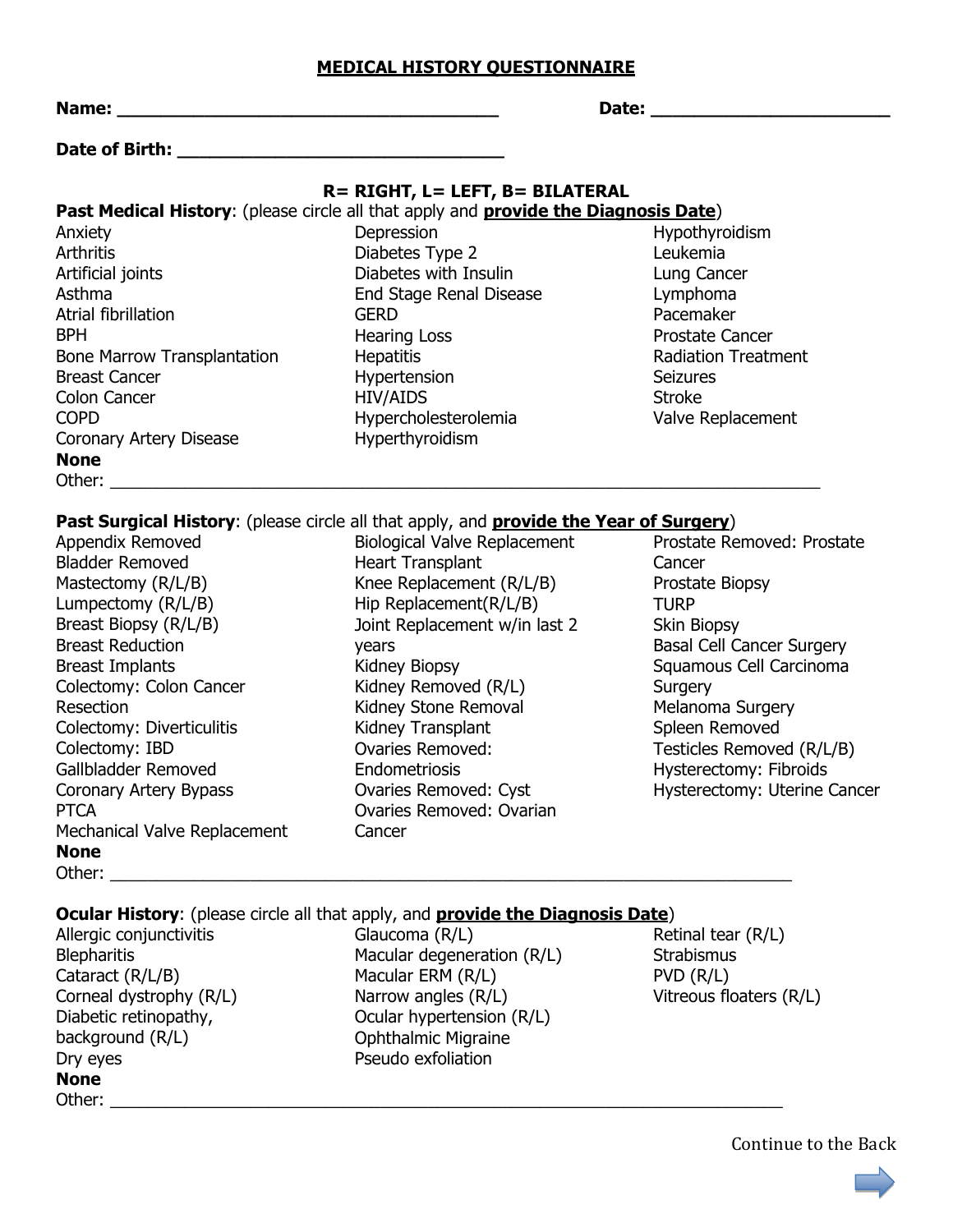|                                                                                                                      |                                                                                                               | If so, When? $\sqrt{ }$                    |
|----------------------------------------------------------------------------------------------------------------------|---------------------------------------------------------------------------------------------------------------|--------------------------------------------|
|                                                                                                                      |                                                                                                               |                                            |
| Glaucoma<br><b>None</b>                                                                                              |                                                                                                               |                                            |
| <b>Diabetes</b>                                                                                                      | <b>Strabismus</b>                                                                                             |                                            |
| Cataracts<br><b>CVA</b>                                                                                              | Migraine<br>Retinal detachment                                                                                |                                            |
| Cancer                                                                                                               | Macular degeneration                                                                                          |                                            |
| <b>Blindness</b>                                                                                                     | Heart disease                                                                                                 |                                            |
|                                                                                                                      | <b>Family History:</b> (please circle all that apply, and familial relationship. Ex. Mother, Father, Sibling) |                                            |
| Smokes Daily                                                                                                         |                                                                                                               | Alcohol: 3 or more drinks a day            |
| Smokes less than daily                                                                                               |                                                                                                               | Alcohol: 1-2 drinks a day                  |
| Quit: Former Smoker, Date Quit: _____________                                                                        |                                                                                                               | Alcohol: less than 1 drink a day           |
| Cigarette Smoking:<br>Never smoked                                                                                   | Alcohol Use:<br>Alcohol: None                                                                                 |                                            |
| Social History: (Please circle all that apply                                                                        |                                                                                                               |                                            |
|                                                                                                                      |                                                                                                               |                                            |
| <b>Allergies:</b> (Please list all drug allergies)                                                                   |                                                                                                               |                                            |
|                                                                                                                      |                                                                                                               |                                            |
| <u> 1980 - Johann John Stone, markin fan it ferstjer fan de ferstjer fan it ferstjer fan it ferstjer fan it fers</u> |                                                                                                               |                                            |
| Vitamin Supplements: (Please list all vitamin supplements with dosage)                                               |                                                                                                               |                                            |
|                                                                                                                      |                                                                                                               |                                            |
| <b>Eye Drops:</b> (please list all eyes drops, including over the counter)                                           |                                                                                                               |                                            |
|                                                                                                                      |                                                                                                               |                                            |
|                                                                                                                      |                                                                                                               |                                            |
|                                                                                                                      | Medications: (Please list all current medications with Dosage, and any Over-the-counter medication)           |                                            |
| <b>None</b>                                                                                                          |                                                                                                               |                                            |
| Eye Muscle Surgery<br>Intravitreal injections (R/L)                                                                  | Ptosis repair (R/L)<br>Punctual plugs (R/L)                                                                   | Yag Capsulotomy(R/L)                       |
| DSAEK (R/L)                                                                                                          | PRK (R/L)                                                                                                     | Tube shunt (R/L)                           |
| Cataract surgery (R/L)<br>Corneal transplant (R/L)                                                                   | LPI(R/L)<br>LTP(R/L)                                                                                          | Retinal laser(R/L)<br>Trabeculectomy (R/L) |
| Blepharoplasty (R/L)                                                                                                 | LASIK $(R/L)$                                                                                                 | Strabismus surgery                         |
|                                                                                                                      | Ocular Surgery: (please circle all that apply, and provide the Year of Surgery)                               |                                            |